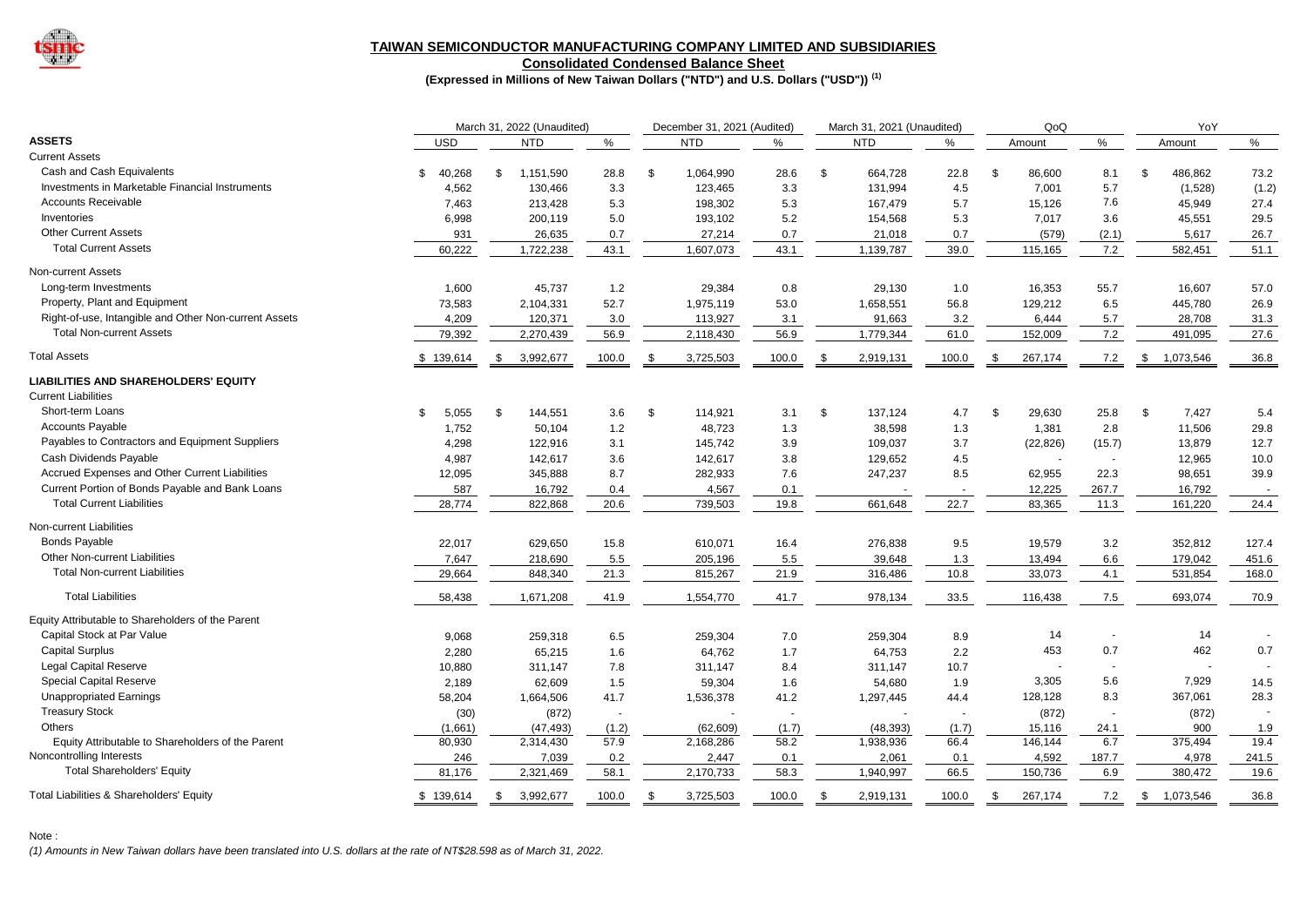### **TAIWAN SEMICONDUCTOR MANUFACTURING COMPANY LIMITED AND SUBSIDIARIES**

## **Consolidated Condensed Statements of Comprehensive Income (Unaudited)**

**For the Three Months Ended March 31, 2022, December 31, 2021, March 31, 2021**

**(Expressed in Millions of New Taiwan Dollars ("NTD") and U.S. Dollars ("USD")) (1)**

**Except for Per Share Amounts and Shares Outstanding)**

|                                                                                                                                 |                            | 1Q 2022                                |                     | 4Q 2021                               |                     | 1Q 2021                              |                   | QoQ                                 |                       | YoY                                   |                           |  |
|---------------------------------------------------------------------------------------------------------------------------------|----------------------------|----------------------------------------|---------------------|---------------------------------------|---------------------|--------------------------------------|-------------------|-------------------------------------|-----------------------|---------------------------------------|---------------------------|--|
|                                                                                                                                 | <b>USD</b>                 | <b>NTD</b>                             | $\%$                | <b>NTD</b>                            | %                   | <b>NTD</b>                           | %                 | <b>NTD</b>                          | ℅                     | <b>NTD</b>                            | %                         |  |
| Net Revenue                                                                                                                     | 17,567<br>$\mathbb{S}$     | \$<br>491,076                          | 100.0               | 438,189<br>-S                         | 100.0               | 362,410<br>\$                        | 100.0             | 52,887<br>\$                        | 12.1                  | 128,666<br>\$                         | 35.5                      |  |
| Cost of Revenue                                                                                                                 | (7, 794)                   | (217, 873)                             | (44.4)              | (207, 434)                            | (47.3)              | (172, 571)                           | (47.6)            | (10, 439)                           | 5.0                   | (45, 302)                             | 26.3                      |  |
| <b>Gross Profit</b>                                                                                                             | 9,773                      | 273,203                                | 55.6                | 230,755                               | 52.7                | 189,839                              | 52.4              | 42,448                              | 18.4                  | 83,364                                | 43.9                      |  |
| <b>Operating Expenses</b><br>Research and Development Expenses<br>Sales, General and Administrative Expenses                    | (1, 290)<br>(449)          | (36,048)<br>(12, 563)                  | (7.3)<br>(2.6)      | (32, 239)<br>(15,639)                 | (7.4)<br>(3.6)      | (30, 756)<br>(8,356)                 | (8.5)<br>(2.3)    | (3,809)<br>3,076                    | 11.8<br>(19.7)        | (5, 292)<br>(4, 207)                  | 17.2<br>50.3              |  |
| <b>Total Operating Expenses</b>                                                                                                 | (1,739)                    | (48, 611)                              | (9.9)               | (47, 878)                             | (11.0)              | (39, 112)                            | (10.8)            | (733)                               | 1.5                   | (9, 499)                              | 24.3                      |  |
| Other Operating Income and Expenses                                                                                             | (28)                       | (802)                                  | (0.1)               | (105)                                 |                     | (189)                                | (0.1)             | (697)                               | (663.8)               | (613)                                 | (324.3)                   |  |
| Income from Operations                                                                                                          | 8,006                      | 223,790                                | 45.6                | 182,772                               | 41.7                | 150,538                              | 41.5              | 41,018                              | 22.4                  | 73,252                                | 48.7                      |  |
| Non-operating Income and Expenses<br>Share of Profits of Associates<br>Net Interest Income (Expenses)<br>Other Gains and Losses | 61<br>(17)<br>64           | 1,726<br>(467)<br>1,783                | 0.3<br>(0.1)<br>0.4 | 1,651<br>(712)<br>1,108               | 0.4<br>(0.2)<br>0.3 | 1,267<br>689<br>2,570                | 0.4<br>0.2<br>0.7 | 75<br>245<br>675                    | 4.5<br>34.4<br>60.9   | 459<br>(1, 156)<br>(787)              | 36.2<br>(167.8)<br>(30.6) |  |
| Total Non-operating Income and Expenses                                                                                         | 108                        | 3,042                                  | 0.6                 | 2,047                                 | 0.5                 | 4,526                                | 1.3               | 995                                 | 48.6                  | (1, 484)                              | (32.8)                    |  |
| Income Before Income Tax                                                                                                        | 8,114                      | 226,832                                | 46.2                | 184,819                               | 42.2                | 155,064                              | 42.8              | 42,013                              | 22.7                  | 71,768                                | 46.3                      |  |
| Income Tax Expenses                                                                                                             | (857)                      | (23,959)                               | (4.9)               | (18, 446)                             | (4.2)               | (15, 325)                            | (4.2)             | (5, 513)                            | 29.9                  | (8,634)                               | 56.3                      |  |
| Net Income                                                                                                                      | 7,257                      | 202,873                                | 41.3                | 166,373                               | 38.0                | 139,739                              | 38.6              | 36,500                              | 21.9                  | 63,134                                | 45.2                      |  |
| Other Comprehensive Income (Losses)                                                                                             | 552                        | 15,412                                 | 3.2                 | (2,677)                               | (0.6)               | 5,967                                | 1.6               | 18,089                              | <b>NM</b>             | 9,445                                 | 158.3                     |  |
| Comprehensive Income                                                                                                            | 7,809<br>S.                | 218,285<br>- 5                         | 44.5                | 163,696<br>- 55                       | 37.4                | 145,706<br>-\$                       | 40.2              | 54,589                              | 33.3                  | 72,579                                | 49.8                      |  |
| Net Income Attributable to:<br>Shareholders of the Parent<br>Noncontrolling Interests                                           | 7,252<br>\$<br>7,257<br>\$ | 202,733<br>\$.<br>140<br>\$<br>202,873 | 41.3<br>41.3        | 166,232<br>\$<br>141<br>\$<br>166,373 | 37.9<br>0.1<br>38.0 | \$<br>139,690<br>49<br>139,739<br>\$ | 38.6<br>38.6      | 36,501<br>\$<br>(1)<br>36,500<br>\$ | 22.0<br>(0.7)<br>21.9 | 63,043<br>\$<br>91<br>\$<br>63,134    | 45.1<br>185.7<br>45.2     |  |
| Earnings per Share - Diluted<br>Earnings per ADR - Diluted (2)                                                                  | 0.28<br>1.40               | 7.82<br>\$<br>39.09<br>\$              |                     | 6.41<br>32.05                         |                     | 5.39<br>26.94                        |                   | 1.41<br>7.04                        | 22.0<br>22.0          | 2.43<br>\$<br>$\mathfrak{L}$<br>12.15 | 45.1<br>45.1              |  |
| Weighted Average Outstanding Shares - Diluted ('M)                                                                              |                            | 25,930                                 |                     | 25,930                                |                     | 25,930                               |                   |                                     |                       |                                       |                           |  |

#### Note:

*(1) Amounts in New Taiwan dollars have been translated into U.S. dollars at the weighted average rate of NT\$27.954 for the first quarter of 2022.*

*(2) 1 ADR equals 5 ordinary shares.*